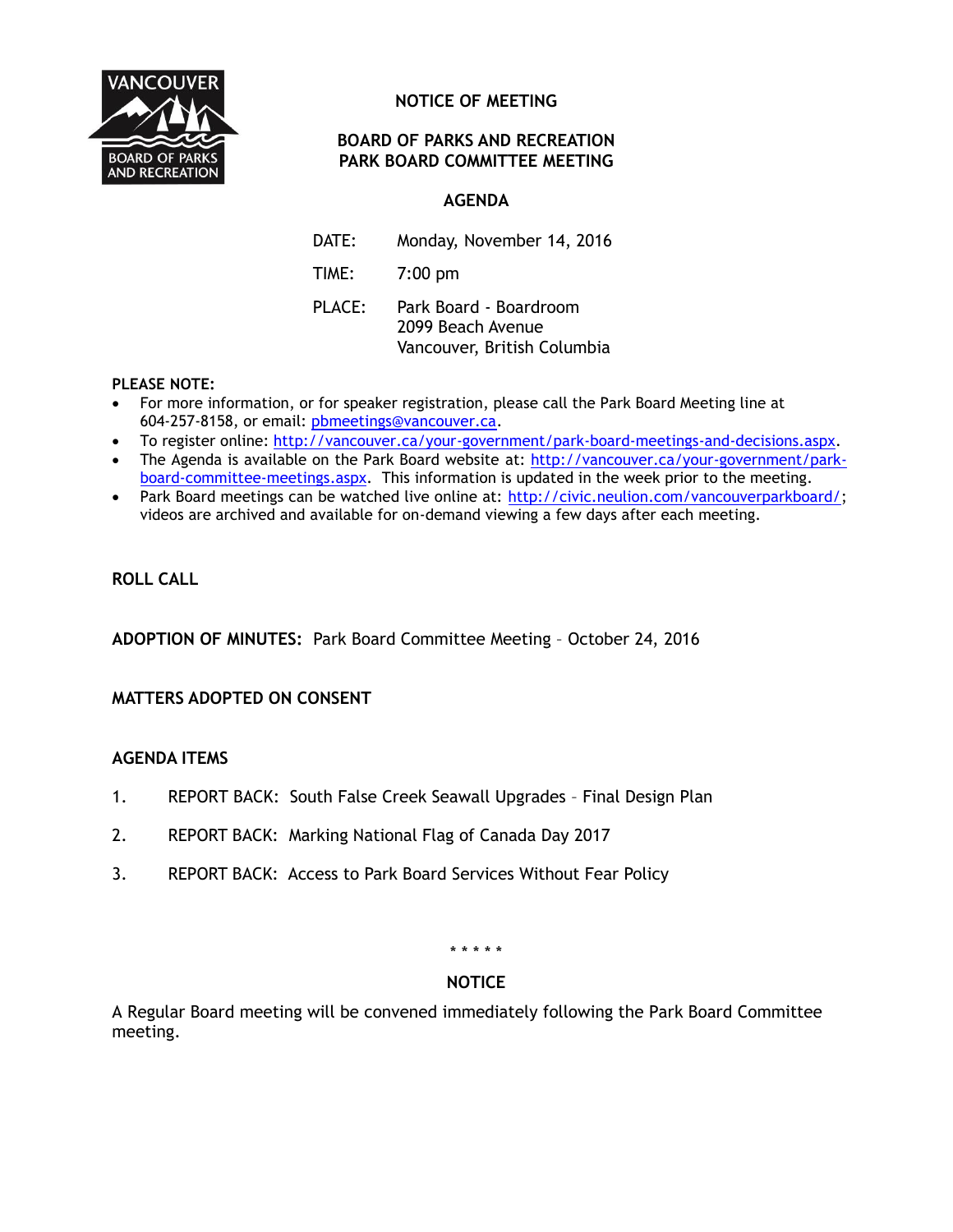

# **NOTICE OF MEETING**

## **BOARD OF PARKS AND RECREATION REGULAR BOARD MEETING**

# **AGENDA**

DATE: Monday, November 14, 2016

TIME: following Committee Meeting

**NOTE**:Regular Board meetings are not available for speaker registration. To hear from delegations on a topic, the Board may refer the item to a future Committee meeting.

## **ROLL CALL**

# **IN CAMERA**

THAT the Board will go into a meeting on November 28, 2016, which is closed to the public, pursuant to Section 165.2(1) of the *Vancouver Charter*, to discuss matters related to paragraph(s):

- (g) litigation or potential litigation affecting the city;
- (i) the receipt of advice that is subject to solicitor-client privilege, including communications necessary for that purpose;
- (k) negotiations and related discussions respecting the proposed provision of an activity, work or facility that are at their preliminary stages and that, in the view of the Board, could reasonably be expected to harm the interests of the City and Park Board if they were held in public.

**ADOPTION OF MINUTES:** Regular Board Meeting – October 24, 2016

## **COMMUNICATIONS**

## **COMMITTEE REPORTS**

Report of the Park Board Committee - Monday, November 14, 2016 Approval of recommendations and actions.

## **GENERAL MANAGER'S REPORT**

## **MOTIONS ON NOTICE**

1. Building Inclusive Communities Through Autism Spectrum Disorder Awareness MOVER: Commissioner Shum SECONDER: Commissioner Crawford